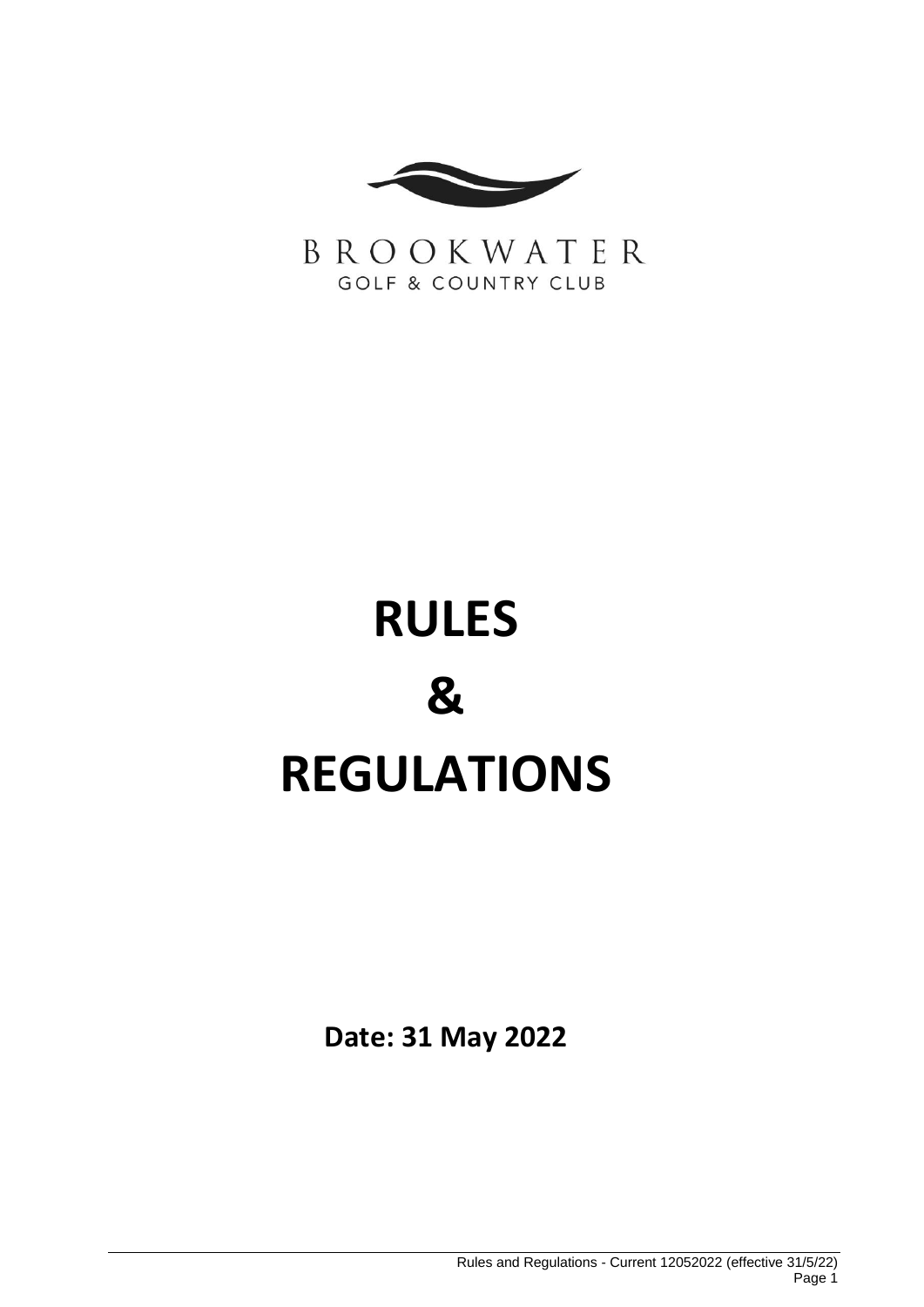# **GENERAL & CLUB FACILITIES RULES**

## **1 Manager**

- (a) The Manager shall have complete charge of the Golf Course and Club Facilities at all times.
- (b) Anything the Manager may do under these General Club Rules and the Golf Course Rules may be done by a person authorised by the Manager.

## **2 Hours of Operation**

#### **2.1 Hours of operation**

- (a) The hours of operation of the Golf Course and Club Facilities will be established by the Manager on a seasonal basis. For information about operating hours, check the club website at: [www.brookwatergolf.com.](http://www.brookwatergolf.com/)
- (b) The Manager has the right to vary these hours to cater for tournaments, special events and scheduled maintenance and repairs.
- (c) The Manager has the right to close the Golf Course and Club Facilities as set out below.

#### **2.2 Manager's office hours**

The Manager's offices within the Club Facilities are open to the public Monday to Friday, 8.30am to 5.00pm.

## **3 Dress Code**

#### **3.1 Golf Course**

- (a) Dress on the Golf Course and practice areas is smart casual and standard golf attire.
- (b) Denim clothing, T-shirts, tank tops, singlets, tracksuit pants, football style jumpers and board shorts are not permitted on the Golf Course.
- (c) Shorts must be of a tailored style, shirts must be collared, with all attire to be in good repair.
- (d) Soft spike golf shoes are required.

#### **3.2 Club Facilities**

- (a) Dress in the Club Facilities is smart casual with the following exceptions:
	- a. Gym attire is permitted in the Gym only (not in the club house or on the Golf Course);
	- b. Tennis attire is permitted on the Tennis Courts only (not in the club house or the Golf Course);
	- c. The dress code that applies to the Golf Course applies when using the driving range.
- (b) Users of the Club Facilities must change into appropriate dress if they wish to access the Golf Course or the clubhouse (after using other Club Facilities).
- (c) Sleeveless shirts, underwear style singlets, rubber thongs, football attire,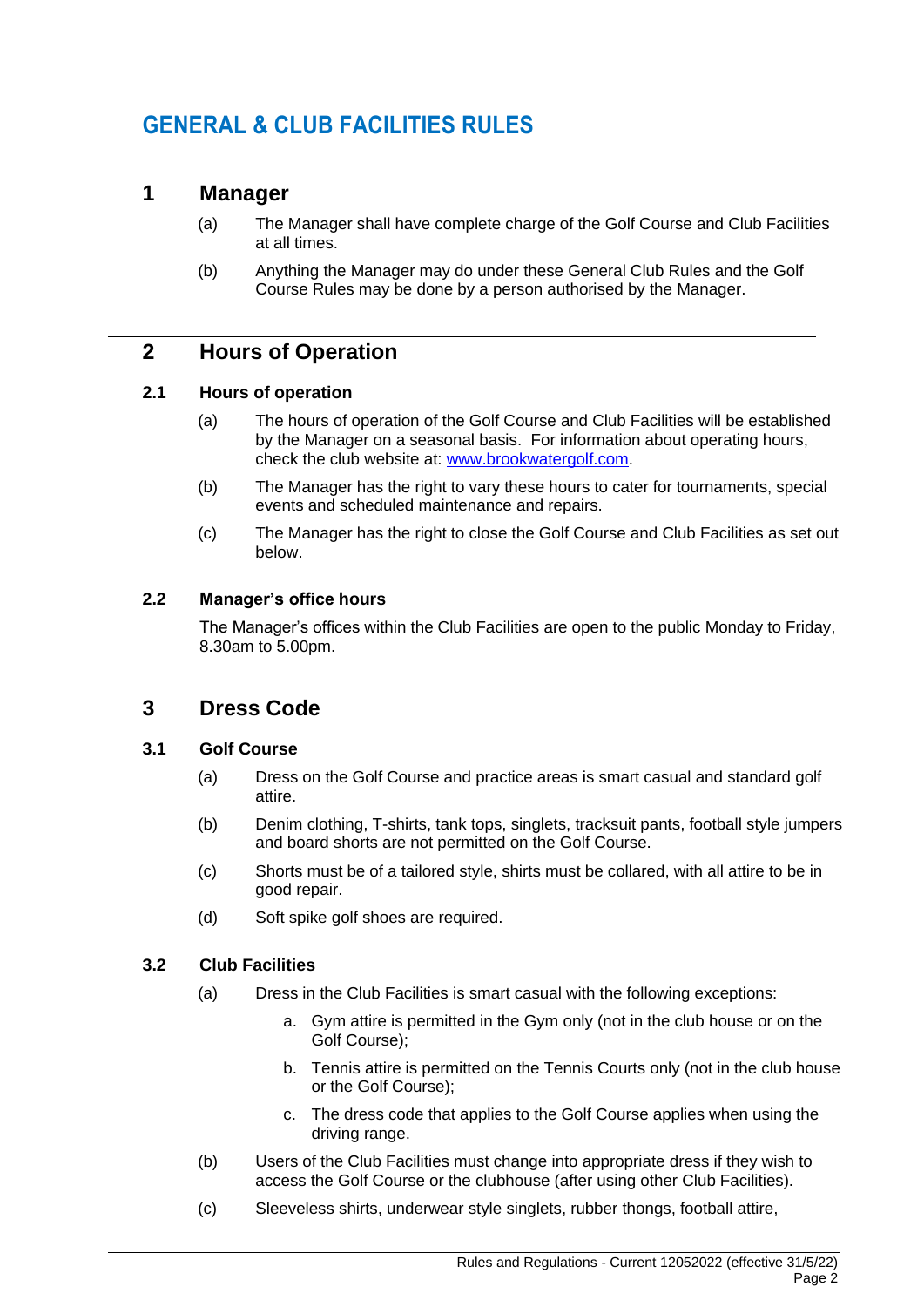provocative, ripped or torn clothing, mid-rifts, offensive branding, active wear (other than on the Tennis Court or the Gym) or work attire are not permitted within the Club Facilities.

#### **3.3 Refusal of entry**

The Manager reserves the right to refuse entry to persons to the Golf Course or Club Facilities who are not dressed in accordance with these Rules.

## **4 Guests and other Non-Member Users**

- (a) Subject to the terms of Member's memberships and restrictions on Saturday play set out in the "Competition and Saturday Play" section of these Rules, Members may invite guests to use the Golf Course and Club Facilities.
- (b) Members are responsible and liable for their guest's conduct and dress.
- (c) Members must ensure their guests obey these Rules at all times.
- (d) Guests must pay any fees as set out in the fee schedule for the Golf Club or Club Facilities as notified by the Manager from time to time (which are available at the Golf Shop).
- (e) A Member is restricted inviting a maximum of 3 accompanied guests at any one time on the Golf Course or Club Facilities unless prior permission has been granted by the Manager.
- (f) A Member may only introduce any particular guest 12 times per membership year.
- (g) Some categories of membership may entitle Members to invite guests unaccompanied by the Member in accordance with guidelines and conditions established and imposed by the Manager.
- (h) The Manager retains the right to refuse entry to any person to the Golf Course or the Club Facilities (including without limitation guests of Members) where the Manager believes allowing access to that person is not in the best interest of Members or other patrons.

## **5 Children**

- (a) Children under 12 years of age are permitted to use the Golf Course and Club Facilities if accompanied and supervised by an adult.
- (b) Children under the lawful drinking age are not permitted in any licensed area unless accompanied by an adult.

## **6 Responsible Serving of Alcohol**

- (a) The Manager may refuse to serve alcohol to any patron of the Golf Course or Club Facilities.
- (b) Members acknowledge that the Manager must strictly comply with the *Liquor Act 1992* and with the conditions of the liquor licence that applies to the Golf Course and the Club Facilities.

# **7 Smoking Policy**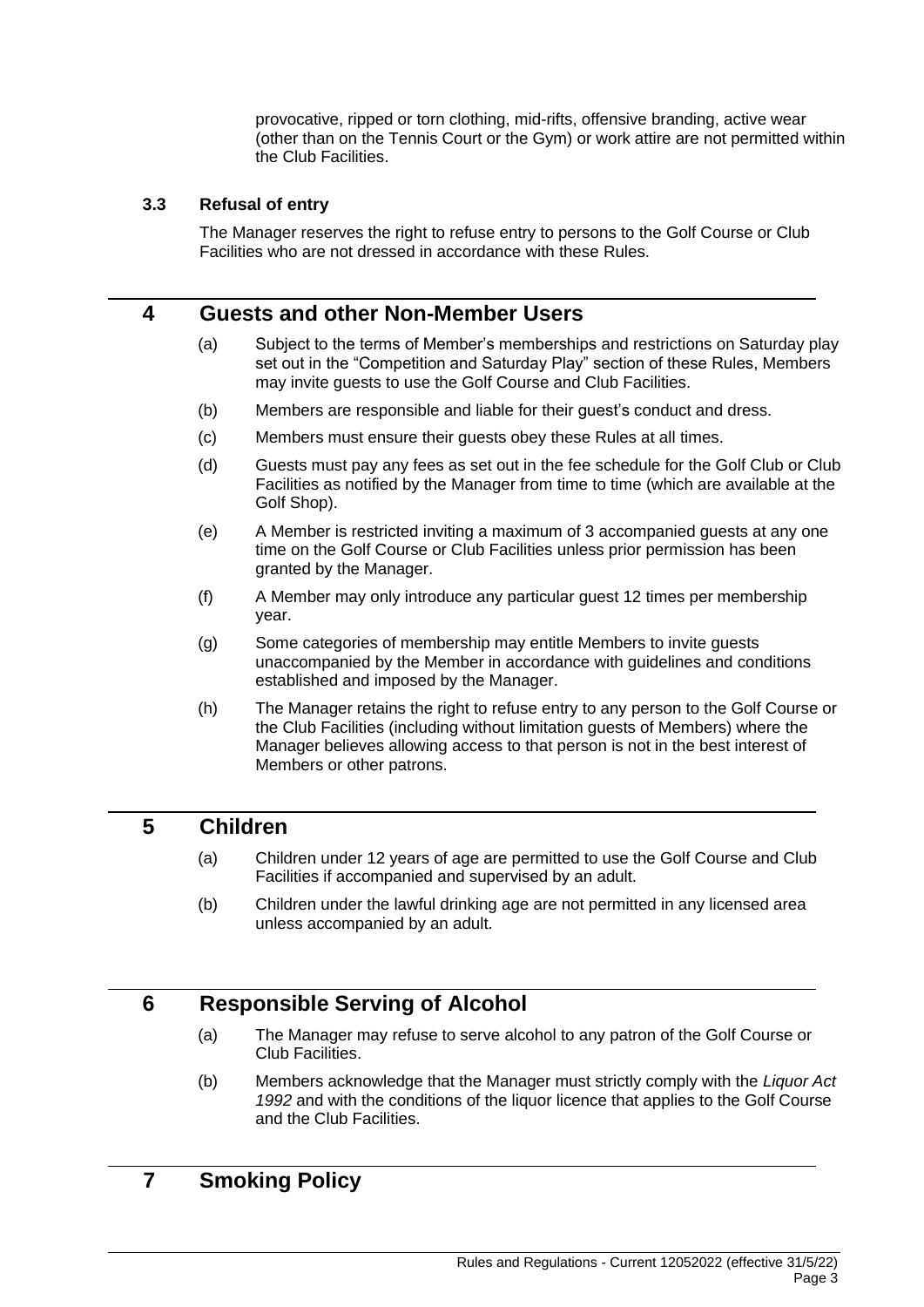- (a) Visitors to the Golf Course and the Club Facilities must comply with the laws and regulations relating to smoking in force in Queensland at the relevant point in time and any direction of the Manager regarding smoking.
- (b) All buildings, offices and vehicles (including club golf carts) are designated smoke free areas at all times.
- (c) Smoking is only permissible in the following three (3) areas at the Golf Course and the Club Facilities:
	- 1. Outside the clubhouse near the wedding lawn in the signed designated area.
	- 2. Outside the maintenance shed in the designated smoking area.
	- 3. On the fairway and rough areas only on the Golf Course provided that:
		- a. a person smoking does not interfere, offend or encroach on the personal space of another player;
		- b. the smoking or extinguishment of any smoking apparatus does not cause a fire hazard to the Golf Course or surrounding land;
		- c. the cigarette butt is placed in the on-course rubbish bins provided.
- (d) The Manager discourages members and guests from smoking whilst using the practice areas.

## **8 Food and Beverage on Premises**

Only food and beverages purchased from the bar, restaurant and beverage carts within the Club Facilities may be consumed on the Golf Course and Club Facilities.

#### **9 Parking of Motor Vehicles**

- (a) Members must park their motor vehicles in accordance with the parking regulations specified by the Manager or as otherwise signed.
- (b) Parking is at the driver's risk and the Manager accepts no liability for the damage of any motor vehicle.

#### **10 Animals**

- (a) Pets are prohibited on the Golf Course and Club Facilities at all times (other than seeing eye dogs). For avoidance of doubt, residents of neighbouring areas (and other persons) are not permitted to walk their pet on the Golf Course at any time.
- (b) Players must not approach or touch any wildlife on the Golf Course or in the Club Facilities for safety reasons.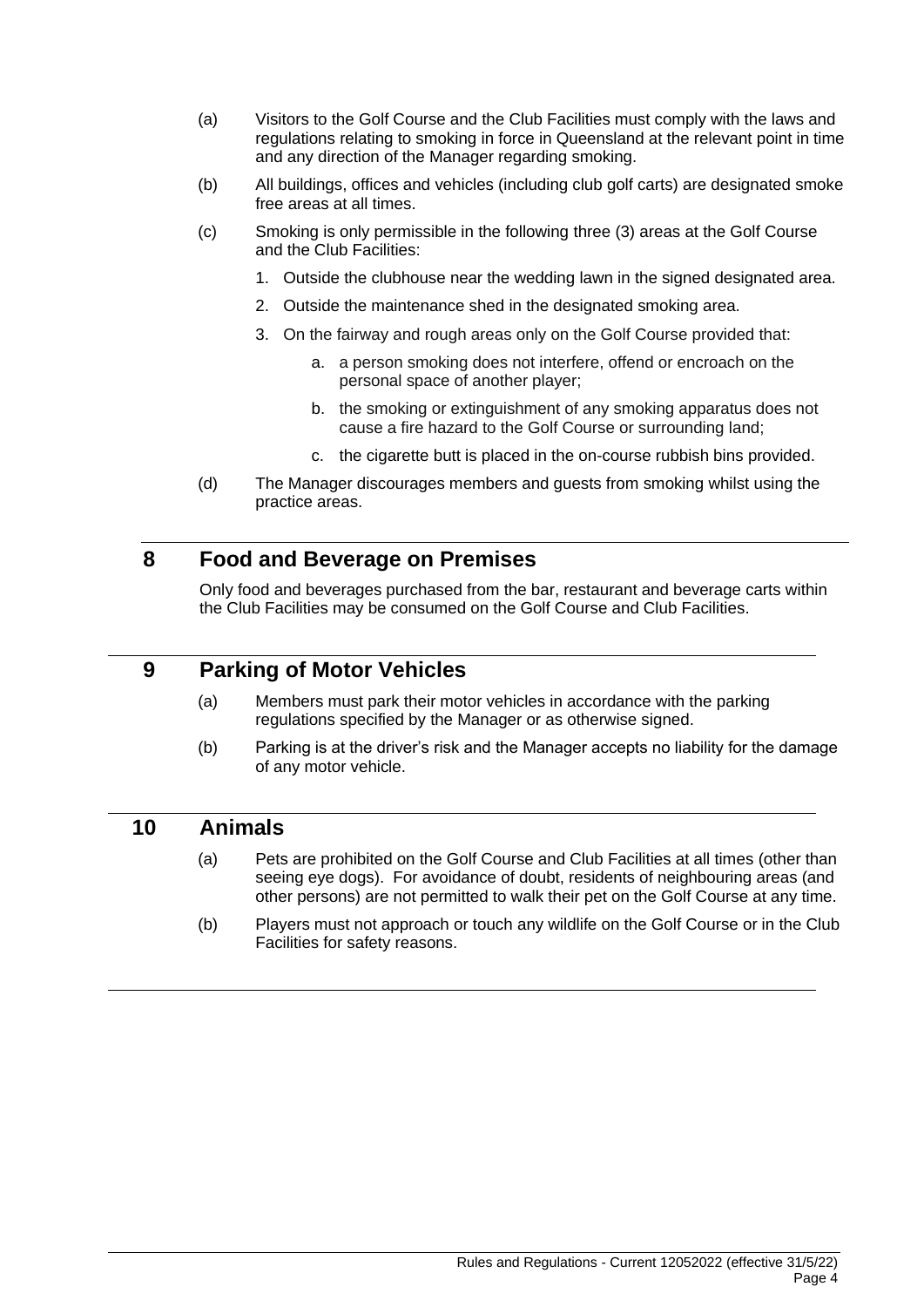# **11 Golf Course Bookings**

#### **a. General Booking Conditions**

- (a) Bookings may be made online, by phone (Phone: (07) 3814 5500) or in person at the Golf Shop.
- (b) The Manager reserves the right to alter tee times without notice due to circumstances outside of the Manager (e.g. lightening, slow play, course renovations).
- (c) The Manager will maintain a daily golf booking time sheet in the Golf Shop.
- (d) The Manager reserves the right to nominate certain days as corporate golf days, when Members may not use the Golf Course unless they are participating in the corporate golf day.
- (e) Subject to these Rules, Members may book a tee time 2 weeks in advance for themselves and their guests.
- (f) In respect of advance bookings:
	- a. Monday to Friday timesheets will open (and be available for booking) 2 weeks in advance from 7am on that day.
	- b. Saturday timesheets will open (and be available for booking) 13 days in advance from 5pm on that day.
	- c. Sunday timesheets will open (and be available for booking) 2 weeks in advance from 5pm on that day.
- (g) The Manager may join Members with other players to make a foursome to accommodate the maximum number of players on the Golf Course.
- (h) Players must check in at the Golf Shop a minimum of 20 minutes before the start of the reserved tee time. The Manager may cancel a booking if this condition is not complied with (and issue a credit note if the booking has been paid for).
- (i) All players must pay fees to use the Golf Course (unless such fees are included in that player's current Membership).
- (j) The Manager may cancel any person's booking (at any time) or refuse entry to a player.
- (k) The Manager reserves the right to remove players from the Golf Course if these Rules have not been adhered to by those players. No refunds will be given in the event that the player is removed from the course in accordance with these Rules.
- (l) Bookings will be limited on Saturday mornings before midday in accordance with the Rule below titled "Competitions and Saturday Play".

#### **b. Online Bookings**

- (a) Online bookings may be made here: [https://www.brookwater.com.au/golf-and](https://www.brookwater.com.au/golf-and-country-club/golf/book-golf/)[country-club/golf/book-golf/.](https://www.brookwater.com.au/golf-and-country-club/golf/book-golf/)
- (b) Successful online bookings will receive an automatic confirmation via email. No further confirmation is required.
- (c) The internet booking system is directly linked to the reservation software, and the player will only be contacted if Shop Staff have a query regarding your booking. If a confirmation email is not received, the player must check that the email entered is correct.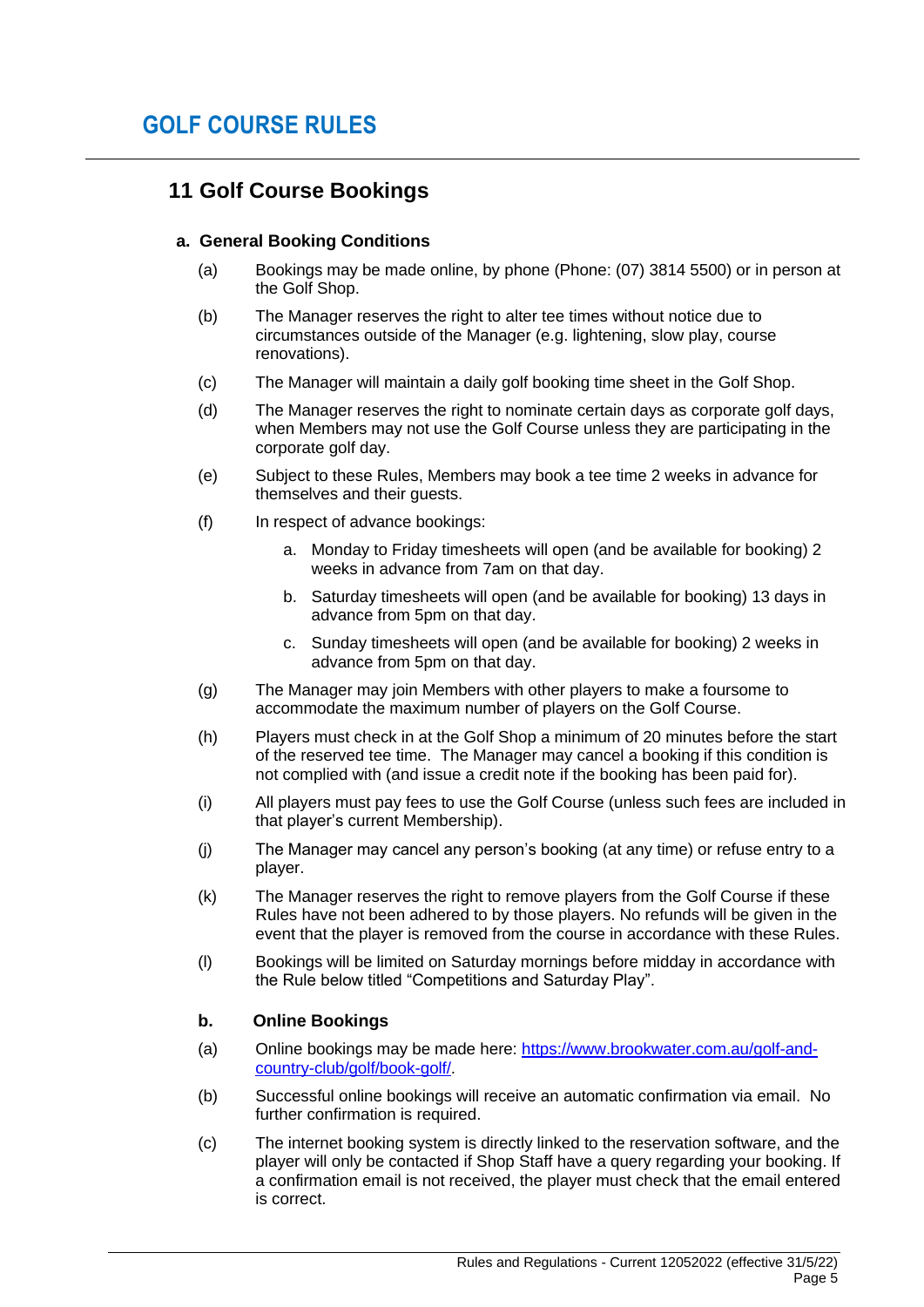- (d) The player is required as proof of booking to provide the reference number or the credit card used to secure the booking at the time of registration to the Shop Staff.
- (e) Online bookings cannot be modified online (see below for modifications of bookings).
- (f) Online bookings cannot be cancelled due to change of mind.
- (g) Additional conditions may be imposed on online bookings. Those additional terms will be available at the time of booking (electronically).

#### **c. Modification to Bookings**

- (a) Modifications to any booking can be made by calling the Shop Staff on (07) 3814 5500 or sending a detailed email to golfshop@brookwatergolf.com together with a copy of the original confirmation email. No guarantee can be given regarding the requested date/time.
- (b) Should the player wish to modify or change their booking to an alternative time or date, contact must be made with Shop Staff 48 hours before the reserved tee time by speaking to the Shop Staff on (07) 3814 5500 or emailing the Shop Staff at golfshop@brookwatergolf.com. The Shop Staff on duty will confirm availability of the new tee time date and time.
- (c) In the event that bookings are made in multiples and a player does not show, no refund or credit note will be given for the "no show" player (if payment has been made).
- (d) If a modification is made to a paid booking and the modification of the booking cannot immediately be accommodated by the Manager, the Manager will issue a credit note to the person that made the booking (provided the person attempted to modify the condition in the time frames set out above and the booking has been paid for). The below terms will apply to the issuing of credit notes.

#### **d. Credit Note Terms and Conditions**

- (a) These conditions apply where a credit note is issued by the Manager for a paid booking.
- (b) To use a credit note that relates to a rescheduled booking issued by the Manager, the player is required to reschedule the tee time within one month of the original booking date by making the modification to the booking as set out above.
- (c) Should the player wish to reserve a tee time that is priced at a lower rate, then the difference between the original booking price and the lesser price will be forfeited to the Manager. Should the player wish to reserve a tee time that is priced at a higher rate, then the player must pay the difference between the original booking price and the higher price before playing.
- (d) The Manager reserves the right to refuse the issuing of a 'credit note' should the player not provide 48-hours' notice to the Shop Staff.
- (e) Should a player of a prepaid group tee time become unable to play, the golf shop must be advised within 48 hours, should 48 hours not be provided, Brookwater Golf & Country Club reserves the right to refuse credit note for this non played tee time.
- (e) A credit note must be used within three months from the date of the original booking (after which date it will lapse and will not be redeemable).
- (f) Credit notes are not redeemable for cash and can only be used in the Golf Shop for rounds of golf.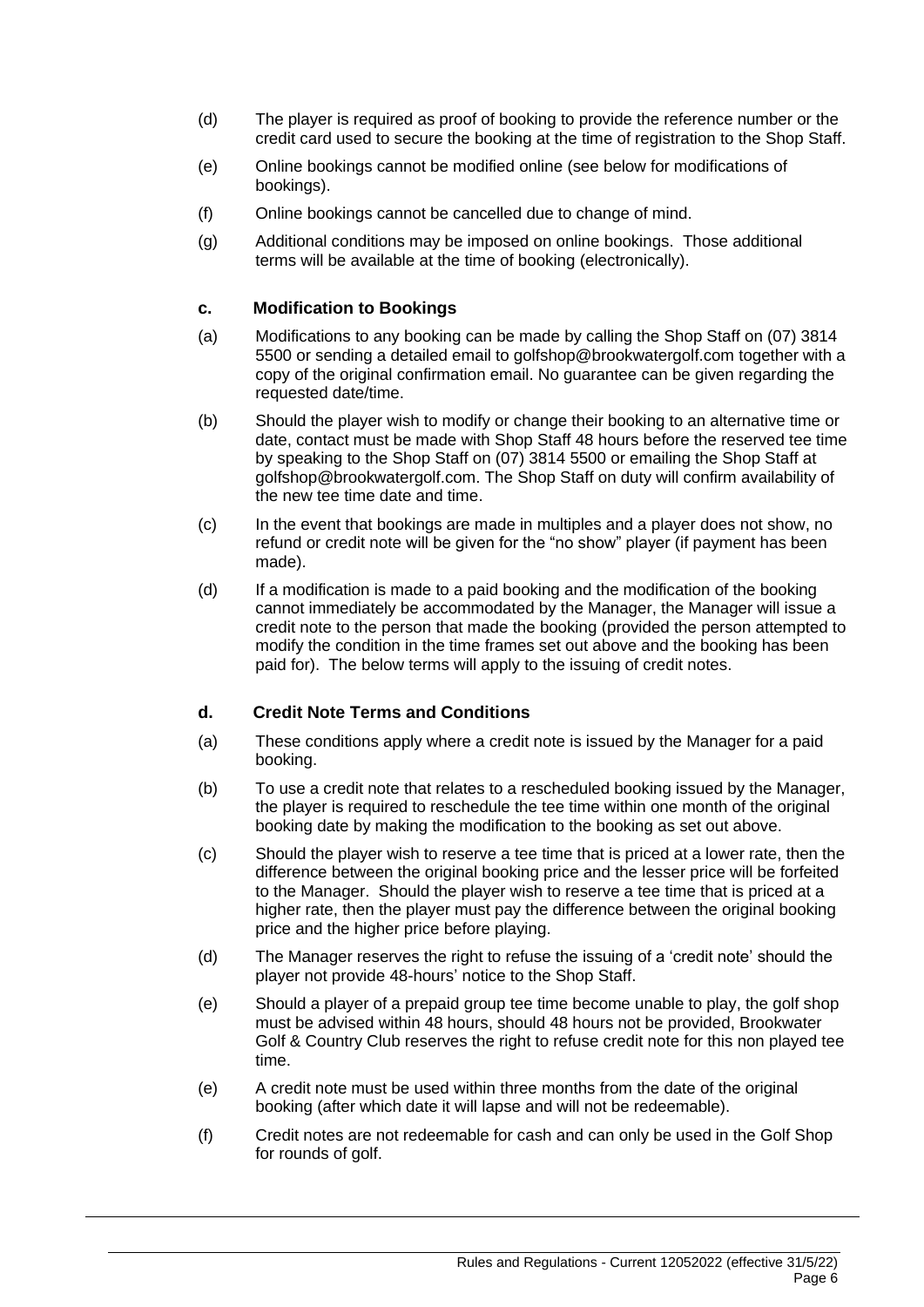# **12 Golf Handicaps**

- (a) The Manager will maintain golf handicaps in accordance with the Handicapping Rules of Golf Australia, for all Members who nominate the Golf Course as their home club.
- (b) The Developer and the Manager will display all handicaps at a location chosen by the Manager in the Club Facilities. Member's handicaps will also be available on the Member's Portal.
- (c) The Manager will not be liable to Members for any errors or omissions made in maintaining handicaps.
- (d) Members may obtain a handicap certificate free of charge from the Golf Shop.

## **13 Registration**

- (a) All golf players must register in the Golf Shop prior to play.
- (b) The Manager may allocate tee times to other players where the player has not registered a minimum of 20 minutes before the scheduled tee time.

## **14 Starting**

Play is to start from the first tee, unless otherwise authorised by the Manager.

# **15 Playing Numbers**

No more than 4 players per group are permitted to play as a group unless authorised by the Manager.

## **16 Practice**

- (a) When practicing, players are to use the designated practice facilities only.
- (b) Players must not use the tees, greens, other Club Facilities (other than the practice facilities) or fairways of the Golf Course for practice.

# **17 Competitions and Saturday Play**

- (c) The Manager may organise a variety of social and competitive golf events to cater for the range of golfing skills of Members and their guests.
- (d) Saturday morning (before midday) is reserved for competition play organised by the Manager. On Saturday morning, before midday:
	- a. Members may not bring a guest;
	- b. Players (including Members) must be players in the orgnaised competition; and
	- c. Seven Day Corporate Members are permitted to invite guests, provided their guests play in the organized competition.

# **18 Equipment**

(a) All players must have a full set of clubs and bag and must wear the appropriate footwear, preferably shoes designed specifically for golf with rubber soles or "soft"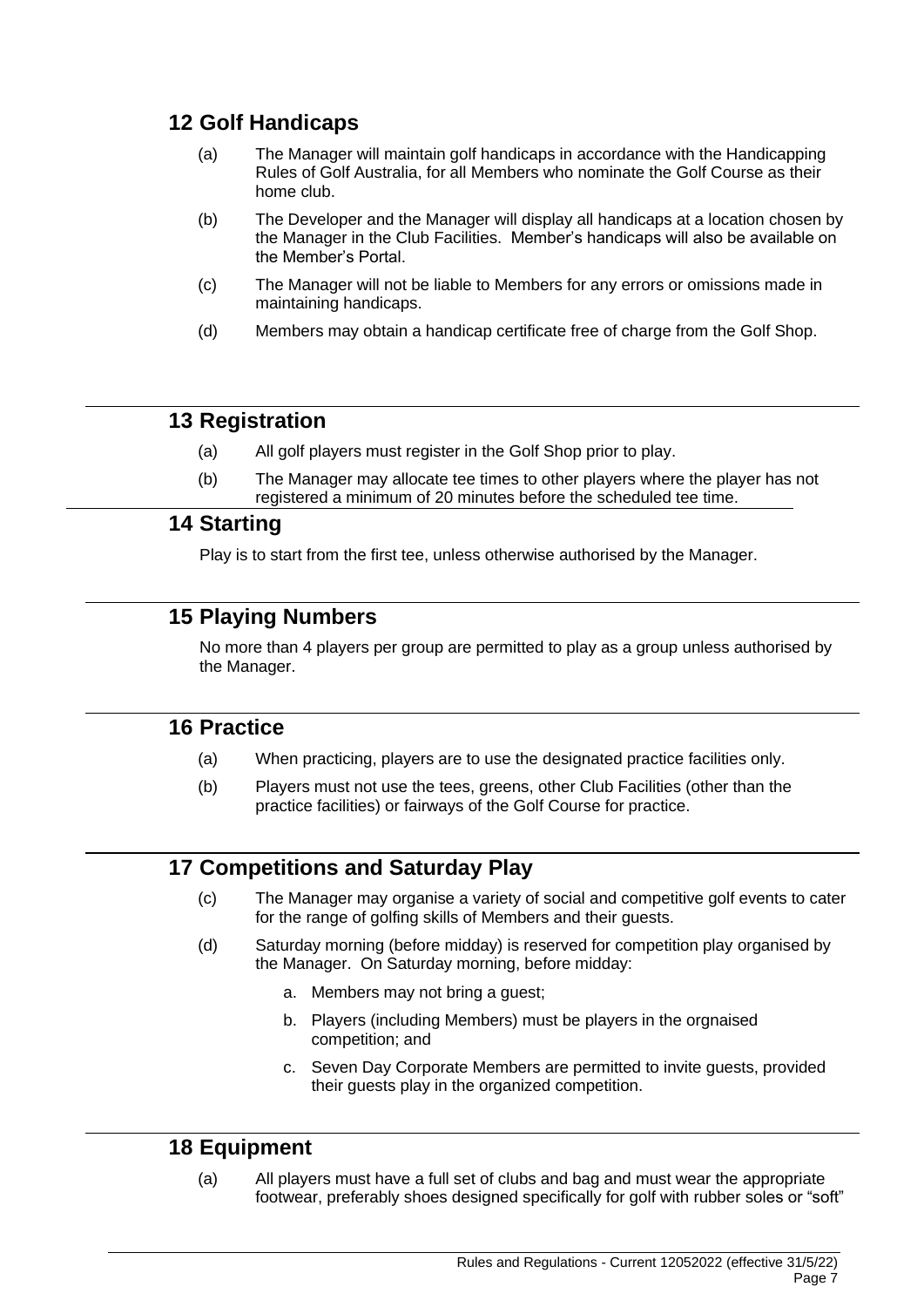spikes.

(b) Hire equipment is available through the Golf Shop for a fee. Any equipment hired will be hired by the hirer at the hirer's risk and liability for the duration of the hire. The hirer agrees to indemnify, and keep indemnified the Manager for any loss, damage, theft or destruction of hired equipment.

### **19 Slow Play**

- (a) If a group falls one clear hole behind the group in front, the first mentioned group must invite the group behind to play through.
- (b) Whenever play is delayed because of a lost ball, the group behind shall be invited to play through.

## **20 Personal Property**

- (a) Members must not leave golf bags or personal belongings unattended.
- (b) The Manager is not responsible for lost or stolen property.
- (c) Managers and Guests are liable for any damage they caused to other person's personal property.

## **21 Use of Golf Course for Non-Golf Purposes**

- (a) The Golf Course is private property and its sole purpose is for use by golfers with a reserved tee time.
- (b) The use of the Golf Course for other activities (walking, running, cycling, walking dogs) is strictly prohibited.
- (c) Access to the Golf Course must be through the main entrance to the Golf Course. Access to the Golf Course through locked gates from surrounding areas is only for Members with privately owned golf carts that are approved for use on the Golf Course by the Manager. Members with access through these locked gates must not permit anyone other than their bona fide guests the right to enter the Golf Course through these locked gates or provide their access card or code to any other person.

## **22 Damage to the Golf Course and Other Property**

- (a) The following is prohibited;
	- a. throwing any type of litter, anywhere on the Golf Course at any time;
	- b. the display of temper or other discourteous conduct resulting in damage to the Golf Course;
	- c. failure to repair divots and ball marks on the green;
	- d. failure to rake the sand before leaving the bunker;
	- e. operating a golf cart on the shoulder or within 10 metres of any green, tee or bunker or failing to comply with instructions from the Manager;
	- f. permitting a golf bag to be placed on any putting green;
	- g. the use of driving range balls on the Golf Course;
	- h. failure to register and pay for guests; and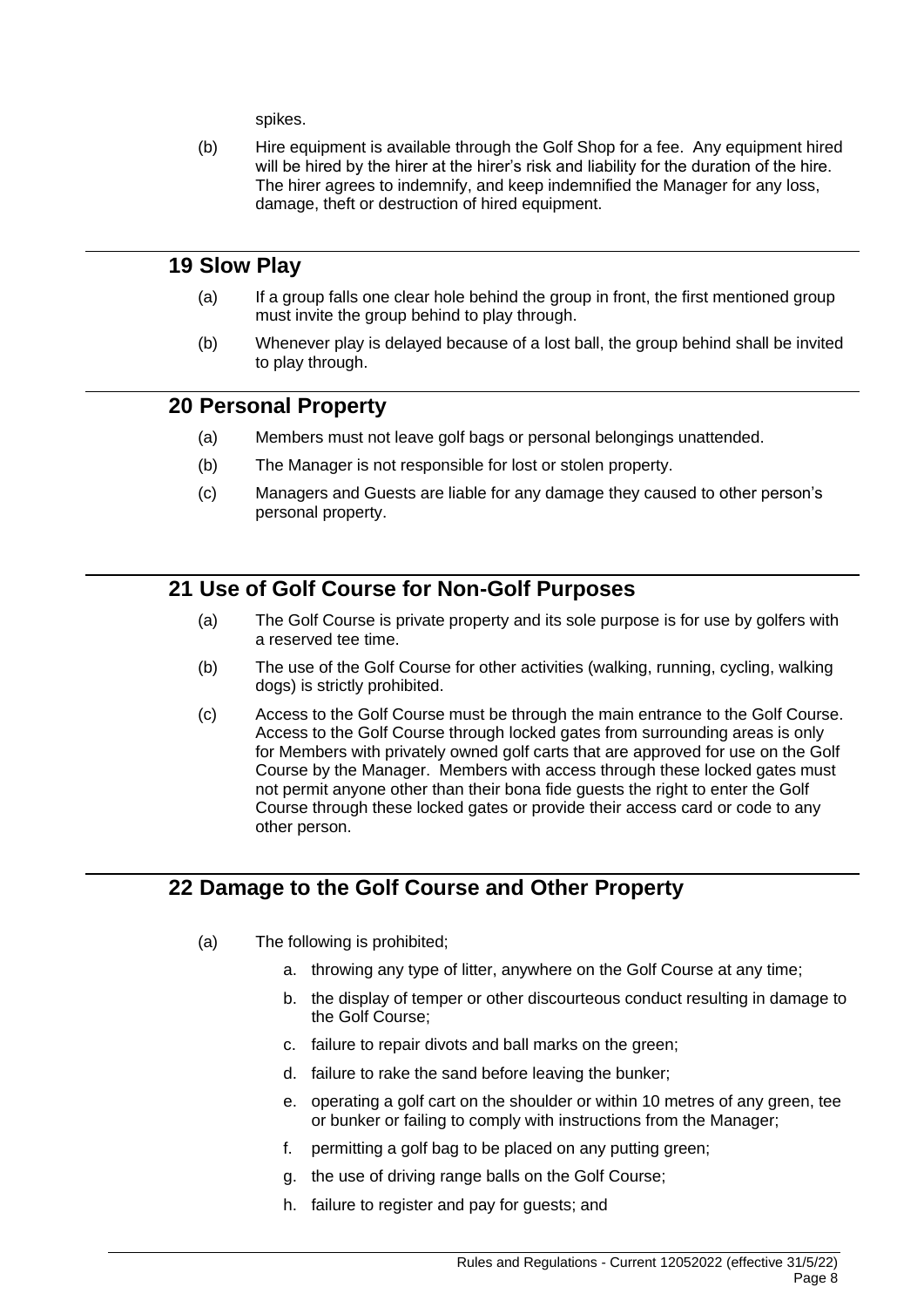- i. negligent or deliberate abuse of any item of property of the Developer or Manager.
- (b) Members must also ensure that any damage the Members or their guests cause to any surrounding homes, properties or personal property of the Developer, Manager or any other person:
	- a. is reported to the Manager promptly upon the damage being caused;
	- b. is rectified by the Member by repairing the damage or paying to rectify the damage promptly.
- (c) If Members fail to comply with this Rule to rectify any damage caused by the Member or their guests, the Developer may comply with this Rule on the Member's behalf (as agent) and the Member agrees to pay the Developer all of the Developer's costs and expenses in complying with the Rule on the Member's behalf.
- (d) Members indemnify, and keep indemnified, the Manager and the Developer in respect of any cost, expense or claim the Manager or the Developer incurs or suffers as a result of any action taken by the Manager or the Developer under this Rule.

## **23 Closure of Golf Course and Club Facilities**

- (a) The Developer and Manager reserve the right to close the Golf Course for play or Club Facilities for use at any time without notice for any reason that the Manager thinks fit.
- (b) The Developer and Manager make no warranty that the Golf Course will be available for play or the Club Facilities will be available for use.
- (c) No person will have any claim or action against the Developer or Manager as a result of the Golf Course not being available for play or the Club Facilities not being available for use.

## **24 Golf Cart Rules**

- (a) Only those golf carts owned by the Developer or Manager, and those owned by Members who are eligible to use their own private cart (where the carts are registered with the Department of Main Roads and are approved for use by the Manager) are to be used on the Golf Course.
- (b) Only persons with a valid Driver's Licence may operate a golf cart.
- (c) Golf carts owned by the Developer or the Manager are only for use on the Golf Course and for transportation, to and from, the practice range and are not to be driven to homes or on streets.
- (d) Golf carts owned by Members are only for use on the Golf Course and for transportation, to and from, the practice range and are not to be driven to homes or on streets within the Brookwater Residential Estate unless the carts are registered with the Department of Main Roads, and have been approved by Brookwater Golf & Country Club for use on Golf Course.
- (e) Members are not permitted to use their own private golf carts at the Golf Course unless the Manager has first inspected the golf cart and approved the use. A fee may be payable for such inspection. No warranty is given by the Manager as to the fitness of use of any golf cart that has been inspected. Members will be required to provide the Manager with a copy of the Member's third party insurance for the use of the private golf carts and will be required to maintain such insurance. Members must ensure any approved golf cart is re-inspected annually between 1 July and 31 August each year.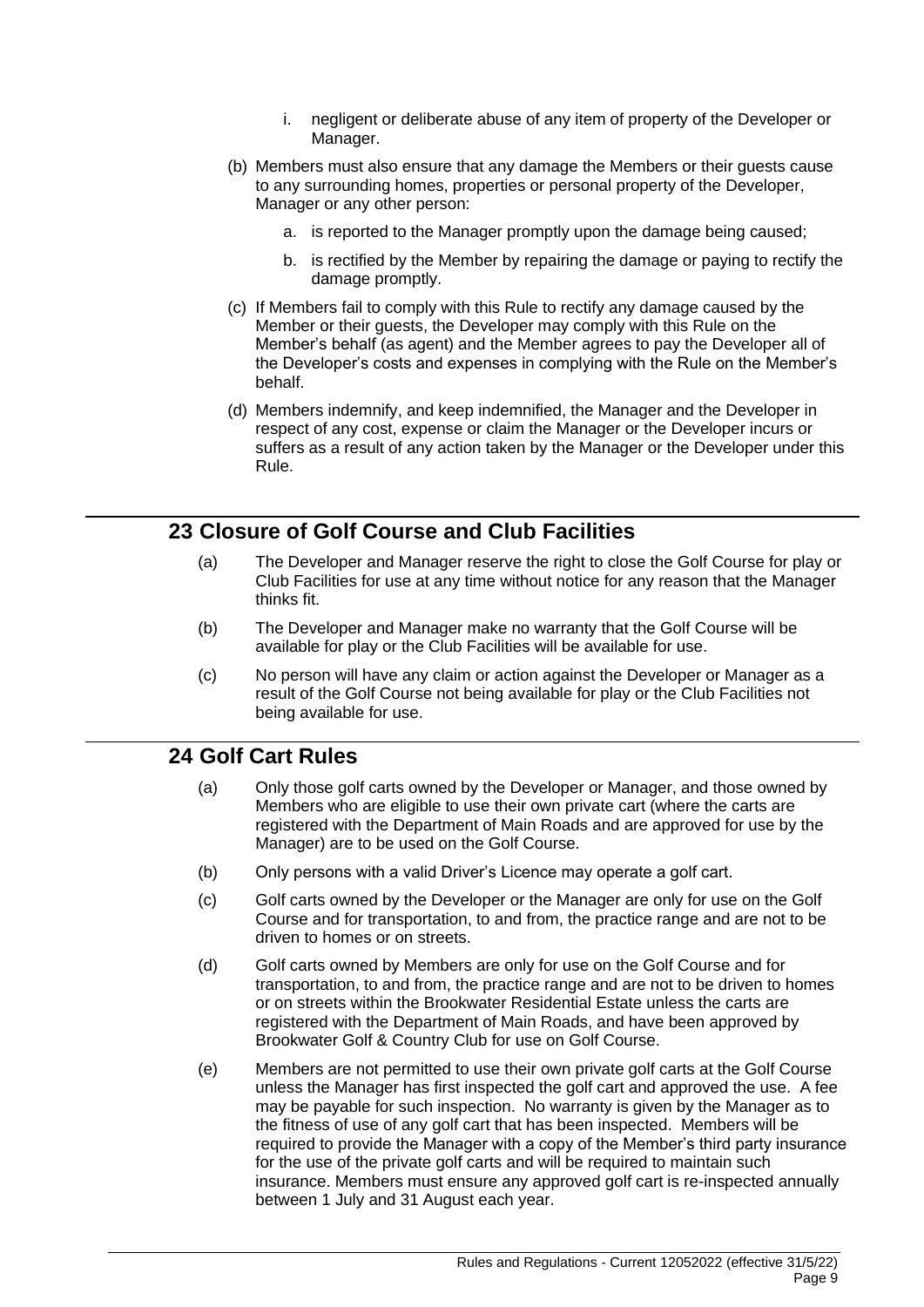- (d) The Member is responsible and liable for all damages caused to the golf carts by them and their guests and indemnifies the Manager and the Developer.
- (e) The use and operation of all golf carts, whether provided by the Developer or Manager or privately owned, is at the risk of the users and such users shall, as a condition of that use, indemnify and hold indemnified the Developer and the Manager from and against all liabilities arising out of that use.
- (f) A maximum of 2 carts can be used per group.
- (g) No more than 2 golf bags may occupy or be carried in or on a single golf cart at any one time.
- (h) Members and users must comply with any traffic management rules notifed or signed by the Manager to Members and users.
- (i) The Manager reserves the right to withdraw any consent for a person to use a private golf cart at any time in the Manager's absolute discretion where the Manager believes the Member is not complying with these Rules or the golf cart poses a risk to other uses of the Golf Course or Club Facilities.

## **25 Practice Facilities Rules**

- (a) The practice facility will operate each day the Golf Course is open for play, during the hours specified by the Manager.
- (b) All users wishing to use the practice facilities must register at the Golf Shop.
- (c) Only range balls provided by the Manager are permitted on the practice facility.
- (d) Players must not walk forward of the tee markers for any reason.
- (e) Play must be from the designated markers only.
- (f) Golf balls designated by the Manager as practice range golf balls are not permitted for use on the Golf Course.
- (g) Practice facility golf balls are not to be taken from the practice facility.
- (h) Unless approved by the Manager, children under 12 years of age may only use the practice facility if under the supervision of a parent or guardian, who must be a minimum of 18 years of age. The supervising parent or guardian must ensure the child's behaviour does not interrupt the use of the practice facility by others.
- (i) Persons using the practice facility must follow the instructions of the Manager or other rules that are displayed on signs at the facility.

# **CODE OF CONDUCT**

## **26 General Behavioral Standards**

- (a) Any person using the Golf Course or the Club Facilities must adhere to commonly accepted standards of golfing etiquette at all times.
- (b) This includes, without limitation, during practice rounds and competition play.

## **27 Specific Standards**

Any person using the Golf Course or the Club Facilities must (within limitation to any other rules) not:

(a) deliberately break a rule of golf;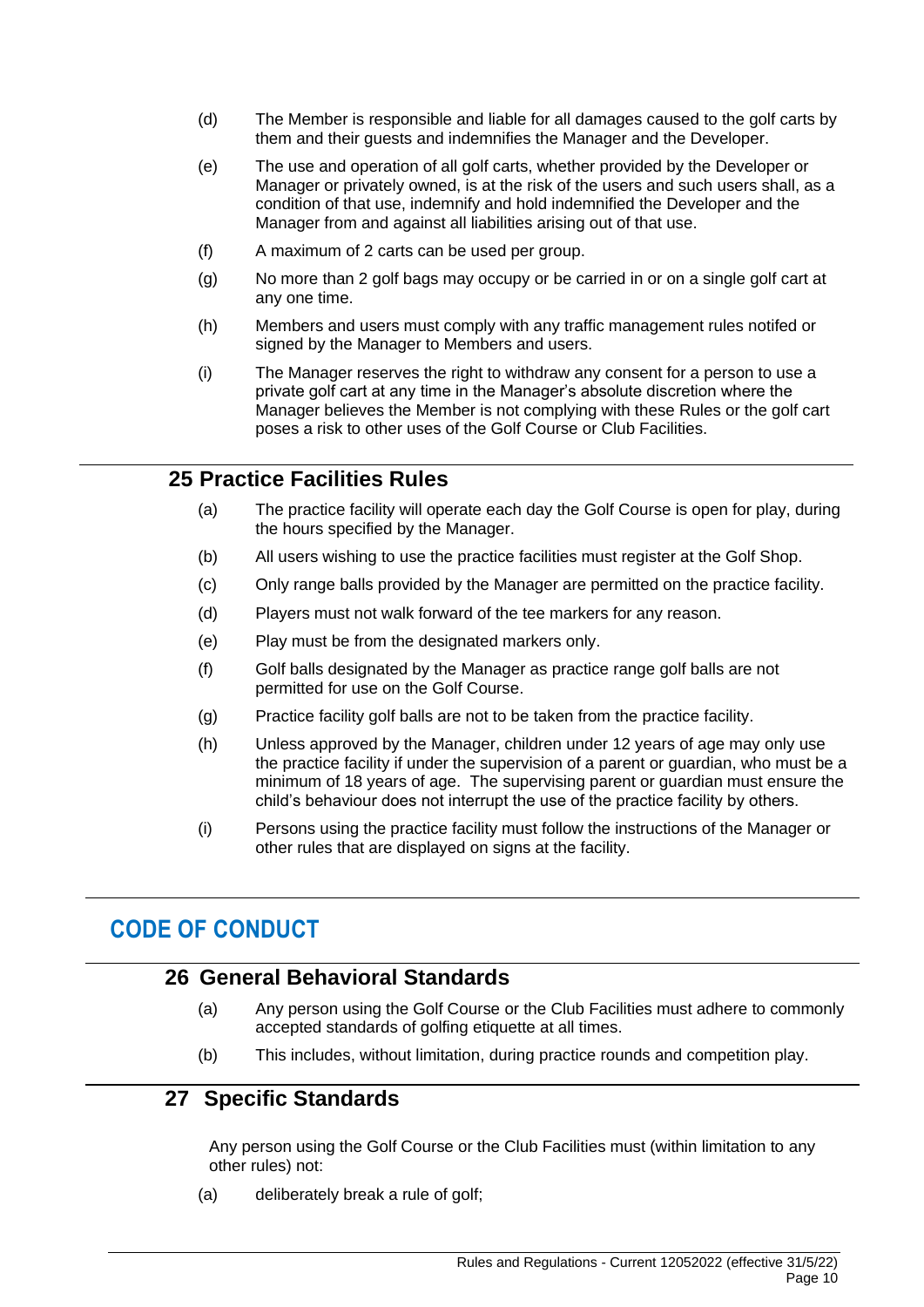- (b) deliberately return a false golf score card;
- (c) continually fail to play golf without undue delay;
- (d) commit an act to deliberately disqualify themselves from a golf competition;
- (e) withdraw from a golf competition before the completion of that competition without providing a good reason to do so;
- (f) fail to submit a golf score card;
- (g) abuse in any way another player, staff member or person;
- (h) behave in manner unbecoming of a golfer or user of the Club Facilities including, without limitation, swearing, abusing other persons, being violent or offensive behavior;
- (i) throw or deliberately in anger break golf equipment during a competition;
- (j) fail or refuse to cooperate with, or obstruct any investigation of their conduct or that of another person;
- (k) engage in any form of sexual harassment, victimization or bullying; or
- (l) fail to comply with the required dress code as set out in these Rules.

## **28 Breach of Rules**

- (a) If a person breaches any of these Rules (or any other rules that are displayed on signage at the Golf Course or Club Facilities), the Manager may take whatever action the Manager deems necessary to resolve the matter, including, without limitation:
	- a. investigating the matter,
	- b. excluding the person from the Golf Course or the Club Facilities (or both),
	- c. cancelling a Member's Membership in accordance with the terms of that Membership, or
	- d. taking no action.
- (b) The Manager's decision on resolution of the matter will be final and may elect to take whatever action the Manager deems necessary in the Manager's absolute discretion.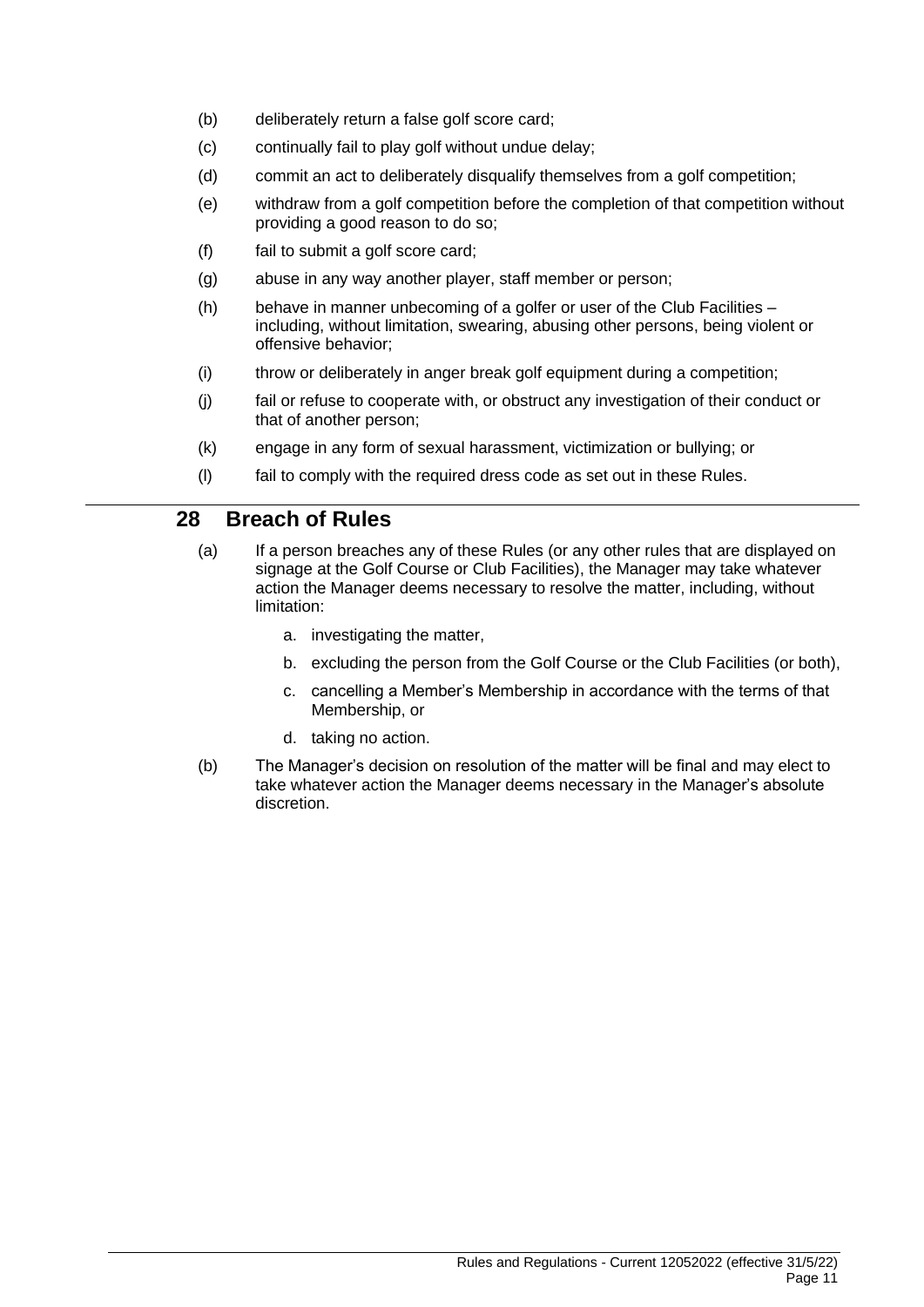# **TENNIS COURT RULES**

## **29 Rules of Use**

- (a) Bookings can be made by phone (Phone 3814 5500) or in person at the golf shop.
- (b) Users of the Tennis Courts must leave the Tennis Court promptly when their reserved time expires. If they desire to continue playing, they should report to the Golf Shop to see if courts are available.
- (c) The Manager will maintain a daily tennis booking time sheet in the Golf Shop.
- (d) Bookings can be made 2 weeks in advance with the Golf Shop. Bookings open at 7am daily, 2 weeks in advance.
- (e) The key for access to each court can be collected at the Golf Shop. All bookings must leave a Driver's Licence with the Golf Shop in lieu of the key being returned.
- (f) Players must be dressed in appropriate tennis attire and footwear. Shirts must be worn at all times.
- (g) Courtesy and consideration must be observed at all times. Players and spectators should not walk across or behind a Tennis Court while a point is being played.
- (h) Parents are not to leave their children unattended whilst on the courts. Only playing participants should be on the courts.
- (i) No more than 4 players are permitted on one Tennis Court at any time.
- (j) Players must not bring food or drink onto the courts, or smoke on the Tennis Courts.
- (k) No litter must be left on the courts after use.
- (l) If nets are down, players are not to tighten up the net and play without the Manager's consent.

## **30 Hours of Operation**

Hours of operation are the same as the Golf Shop unless otherwise notified by the Manager (either displayed on signage or otherwise notified to the Members through the Member's Portal).

## **31 Reservations**

- (a) Members acknowledge that the Manager also allows non-Members to use the courts and therefore no representation or warranty is made that the Tennis Courts will be available for use at the desired time.
- (b) All players, including public, members and their guests must register at the Golf Shop before play.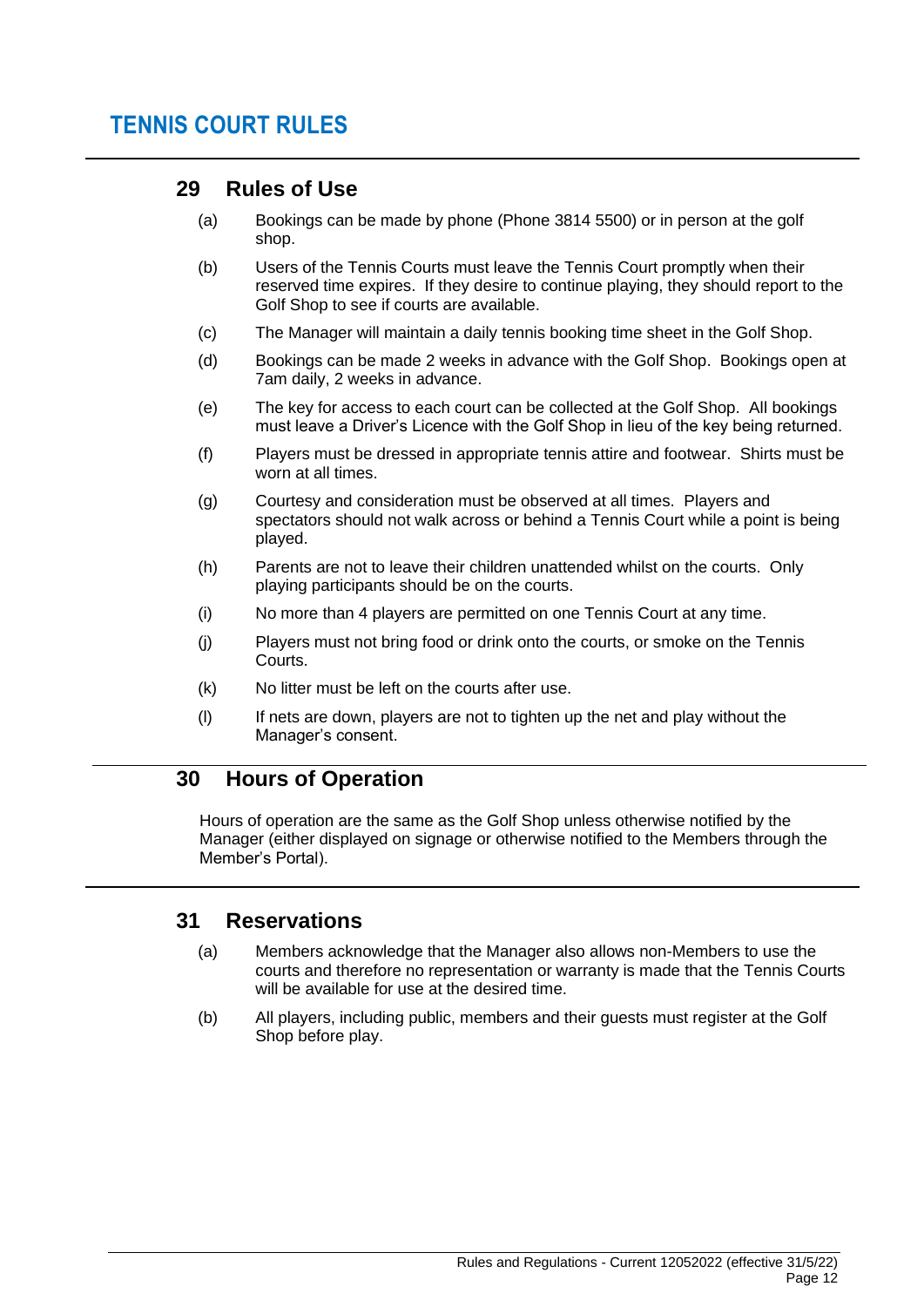# **32 Use of Gym by Gym Members Only**

- (a) Only persons who are members of the gym facility may use the gym facility (or Members that have gym use as part of their Membership).
- (b) Only Members that have signed a gym membership agreement may use the Gym.
- (c) Use of the Gym must be in accordance with the terms and condition of use of the Gym are set out in Gym member's membership terms and conditions and otherwise displayed on signage at the Gym.
- (d) Users of the Gym must also follow any direction of the Manager to ensure the safe use of equipment at the Gym.